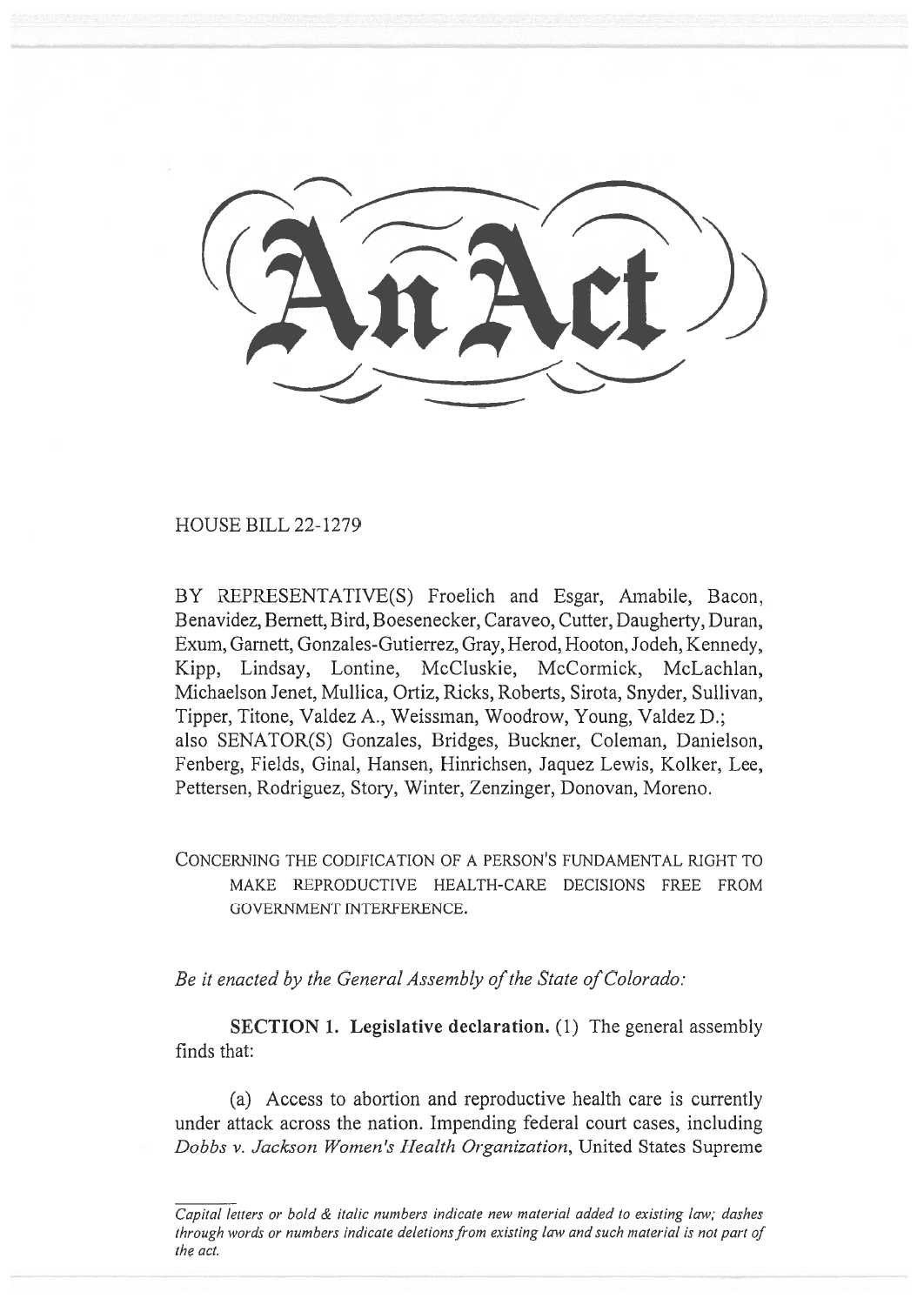Court Docket No. 19-1392, jeopardize access to legal abortion care for tens of millions of people, particularly those living in most Southern and Midwestern states.

(b) There are social, moral, and economic benefits when people are able to decide whether and when to have children. Access to family planning allows all Coloradans to pursue personal, educational, financial, and familial goals and helps decrease the health and socioeconomic disparities disproportionately faced by people of color and people with low incomes.

(c) Access to reproductive health care is a matter of statewide concern affecting the health and safety of Coloradans, including those who live outside the Denver metropolitan area and the Front Range, especially those residing in rural areas;

(d) Rural populations face limited access to primary care, including abortion care and other family planning services, and often navigate increased travel times when seeking health care. There are fewer health-care providers in rural areas, and providers with rural mailing addresses are significantly less likely to provide abortion care.

(e) Colorado has a strong history of supporting and protecting access to reproductive health care, including for communities of color. Colorado was the first state to decriminalize abortion care in an overwhelmingly bipartisan effort in 1967, well before the Supreme Court affirmed the right to abortion care nationwide in Roe v. Wade. Colorado is a national model for access to family planning services, including long-acting reversible contraceptives.

(f) Despite repeated rejections of attacks on abortion care by the people of Colorado, there have been over 40 legislative attempts to criminalize or outlaw abortion since 2010. Colorado voters have demonstrated that they trust individuals to make their own ethical decisions about abortion care based on what is best for their health and their families.

(g) When individuals decide to have an abortion or use contraception, it is critical that they get care on a timeline that works for their health, with the support of providers whom they trust. Politically motivated, medically inappropriate restrictions on health care have no place

## PAGE 2-HOUSE BILL 22-1279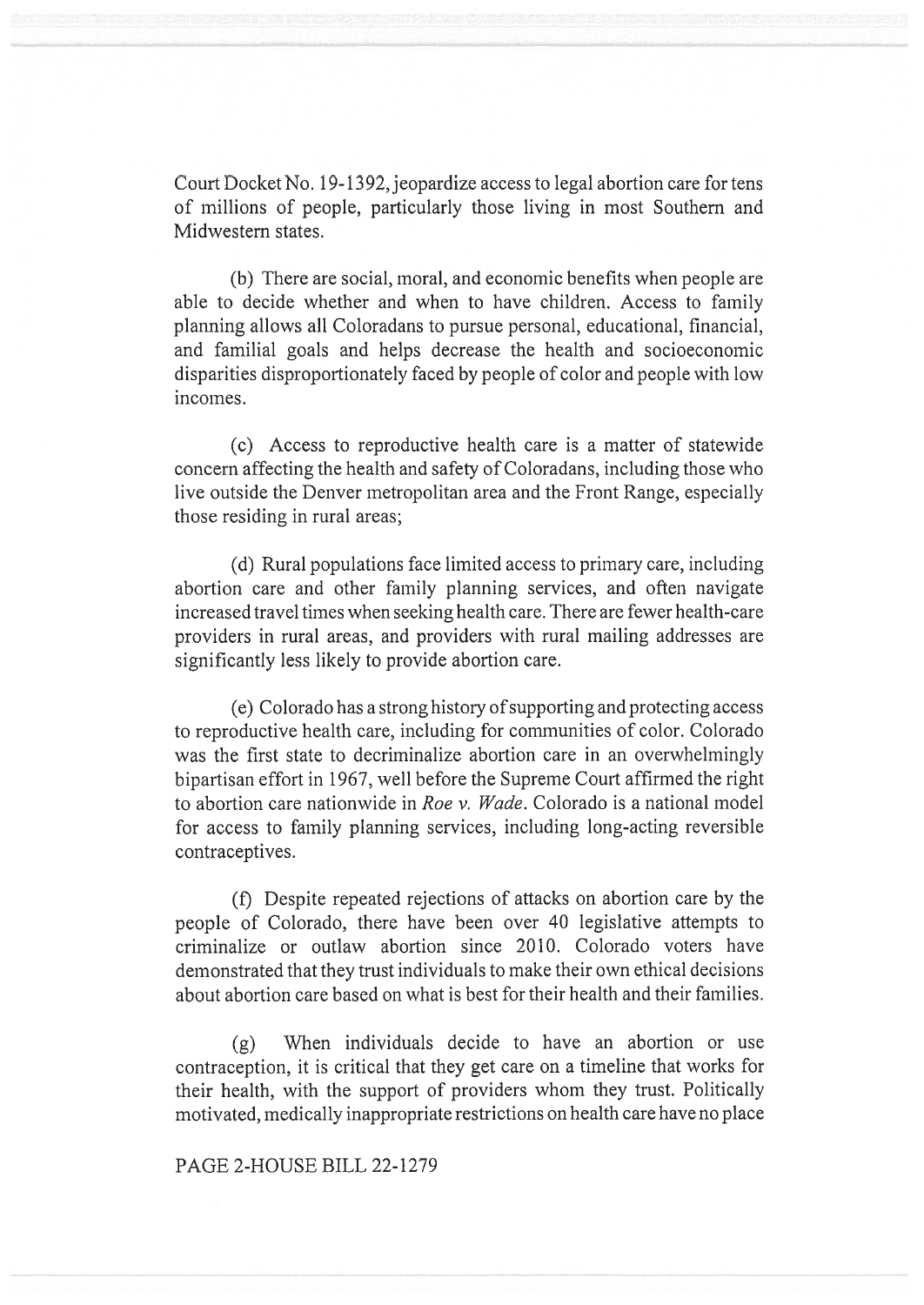in our statutes or our medical offices.

(2) Therefore, in order to modernize Colorado's statutes, the general assembly affirms the fundamental right of individual Coloradans to make their own reproductive health-care decisions.

SECTION 2. In Colorado Revised Statutes, add part 4 to article 6 of title 25 as follows:

## PART 4 REPRODUCTIVE HEALTH EQUITY ACT

25-6-401. Short title. THE SHORT TITLE OF THIS PART 4 IS THE "REPRODUCTIVE HEALTH EQUITY ACT".

25-6-402. Definitions. AS USED IN THIS PART 4, UNLESS THE CONTEXT OTHERWISE REQUIRES:

(1) "ABORTION" MEANS ANY MEDICAL PROCEDURE, INSTRUMENT, AGENT, OR DRUG USED TO TERMINATE THE PREGNANCY OF AN INDIVIDUAL KNOWN OR REASONABLY BELIEVED TO BE PREGNANT WITH AN INTENTION OTHER THAN TO INCREASE THE PROBABILITY OF A LIVE BIRTH.

(2) "PREGNANCY" MEANS THE HUMAN REPRODUCTIVE PROCESS, BEGINNING WITH THE IMPLANTATION OF AN EMBRYO.

(3) "PUBLIC ENTITY" HAS THE SAME MEANING AS SET FORTH IN SECTION 24-10-103 (5) AND INCLUDES PRIVATE CONTRACT PRISONS, AS DEFINED IN SECTION 17-1-102.

(4) "REPRODUCTIVE HEALTH CARE" MEANS HEALTH CARE AND OTHER MEDICAL SERVICES RELATED TO THE REPRODUCTIVE PROCESSES, FUNCTIONS, AND SYSTEMS AT ALL STAGES OF LIFE. IT INCLUDES, BUT IS NOT LIMITED TO, FAMILY PLANNING AND CONTRACEPTIVE CARE; ABORTION CARE; PRENATAL, POSTNATAL, AND DELIVERY CARE; FERTILITY CARE; STERILIZATION SERVICES; AND TREATMENTS FOR SEXUALLY TRANSMITTED INFECTIONS AND REPRODUCTIVE CANCERS.

25-6-403. Fundamental reproductive health-care rights. (1) EVERY INDIVIDUAL HAS A FUNDAMENTAL RIGHT TO MAKE DECISIONS ABOUT THE INDIVIDUAL'S REPRODUCTIVE HEALTH CARE, INCLUDING THE

PAGE 3-HOUSE BILL 22-1279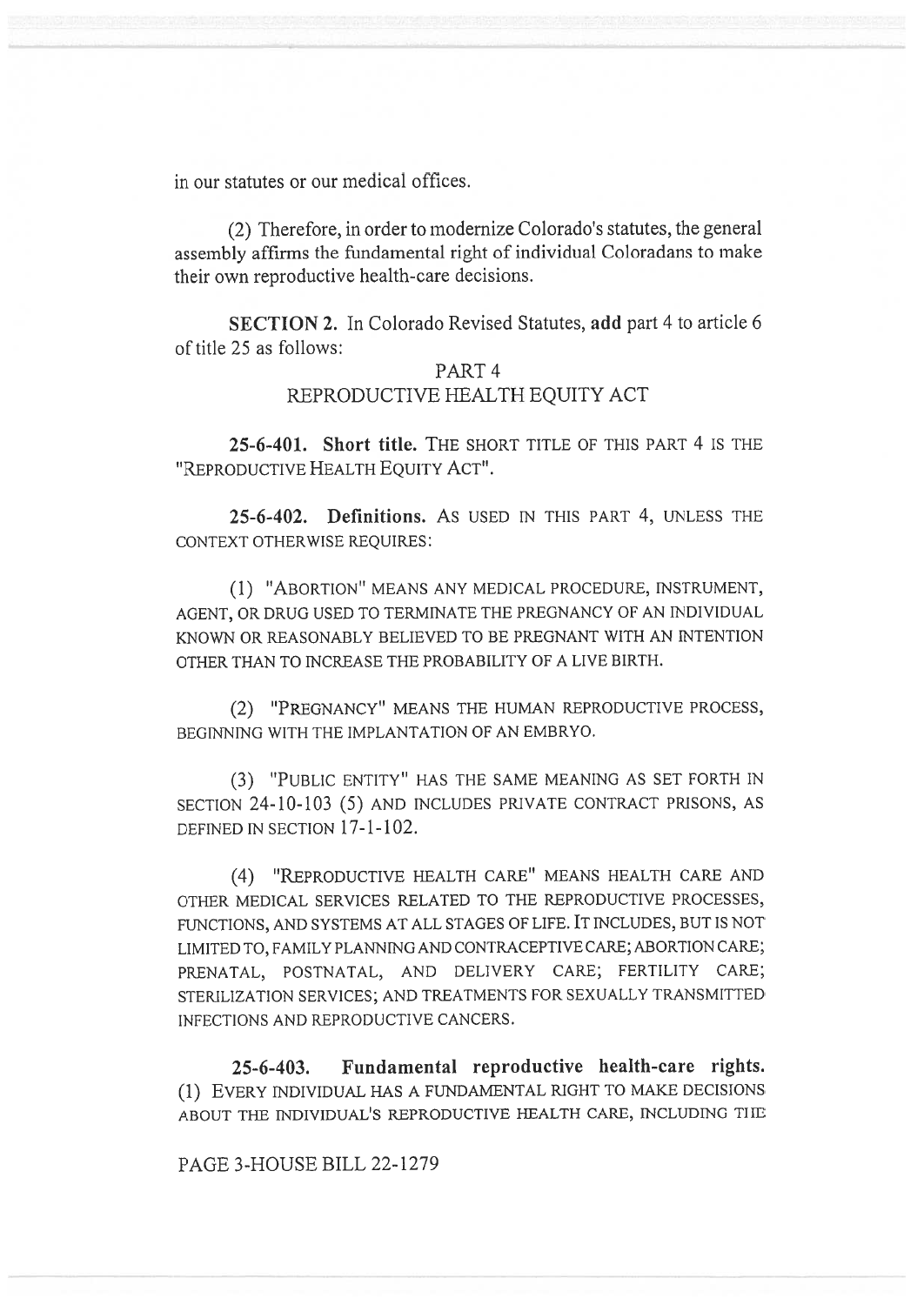FUNDAMENTAL RIGHT TO USE OR REFUSE CONTRACEPTION.

(2) A PREGNANT INDIVIDUAL HAS A FUNDAMENTAL RIGHT TO CONTINUE A PREGNANCY AND GIVE BIRTH OR TO HAVE AN ABORTION AND TO MAKE DECISIONS ABOUT HOW TO EXERCISE THAT RIGHT.

(3) A FERTILIZED EGG, EMBRYO, OR FETUS DOES NOT HAVE INDEPENDENT OR DERIVATIVE RIGHTS UNDER THE LAWS OF THIS STATE.

25-6-404. Public entity - prohibited actions. (1) A PUBLIC ENTITY SHALL NOT:

(a) DENY, RESTRICT, INTERFERE WITH, OR DISCRIMINATE AGAINST AN INDIVIDUAL'S FUNDAMENTAL RIGHT TO USE OR REFUSE CONTRACEPTION OR TO CONTINUE A PREGNANCY AND GIVE BIRTH OR TO HAVE AN ABORTION IN THE REGULATION OR PROVISION OF BENEFITS, FACILITIES, SERVICES, OR INFORMATION; OR

(b) DEPRIVE, THROUGH PROSECUTION, PUNISHMENT, OR OTHER MEANS, AN INDIVIDUAL OF THE INDIVIDUAL'S RIGHT TO ACT OR REFRAIN FROM ACTING DURING THE INDIVIDUAL'S OWN PREGNANCY BASED ON THE POTENTIAL, ACTUAL, OR PERCEIVED IMPACT ON THE PREGNANCY, THE PREGNANCY'S OUTCOMES, OR ON THE PREGNANT INDIVIDUAL'S HEALTH.

25-6-405. Application. (1) THIS PART 4 APPLIES TO ALL STATE AND LOCAL LAWS, ORDINANCES, POLICIES, PROCEDURES, REGULATORY GUIDELINES AND RULES, PRACTICES, EXECUTIVE ORDERS, AND GOVERNMENTAL ACTIONS AND THEIR IMPLEMENTATION, WHETHER STATUTORY OR OTHERWISE. THE RIGHTS PROTECTED UNDER THIS PART 4 ARE A MATTER OF STATEWIDE CONCERN.

(2) NOTHING IN THIS PART 4 MAY BE CONSTRUED TO AUTHORIZE A PUBLIC ENTITY TO BURDEN AN INDIVIDUAL'S FUNDAMENTAL RIGHTS RELATING TO REPRODUCTIVE HEALTH CARE.

25-6-406. Severability. IF ANY PROVISION OF THIS PART 4 OR THE APPLICATION THEREOF TO ANY PERSON OR CIRCUMSTANCE IS HELD INVALID, THAT INVALIDITY DOES NOT AFFECT OTHER PROVISIONS OR APPLICATIONS OF THIS PART 4 THAT CAN BE GIVEN EFFECT WITHOUT THE INVALID PROVISION OR APPLICATION, AND TO THIS END THE PROVISIONS OF THIS PART 4 ARE

PAGE 4-HOUSE BILL 22-1279